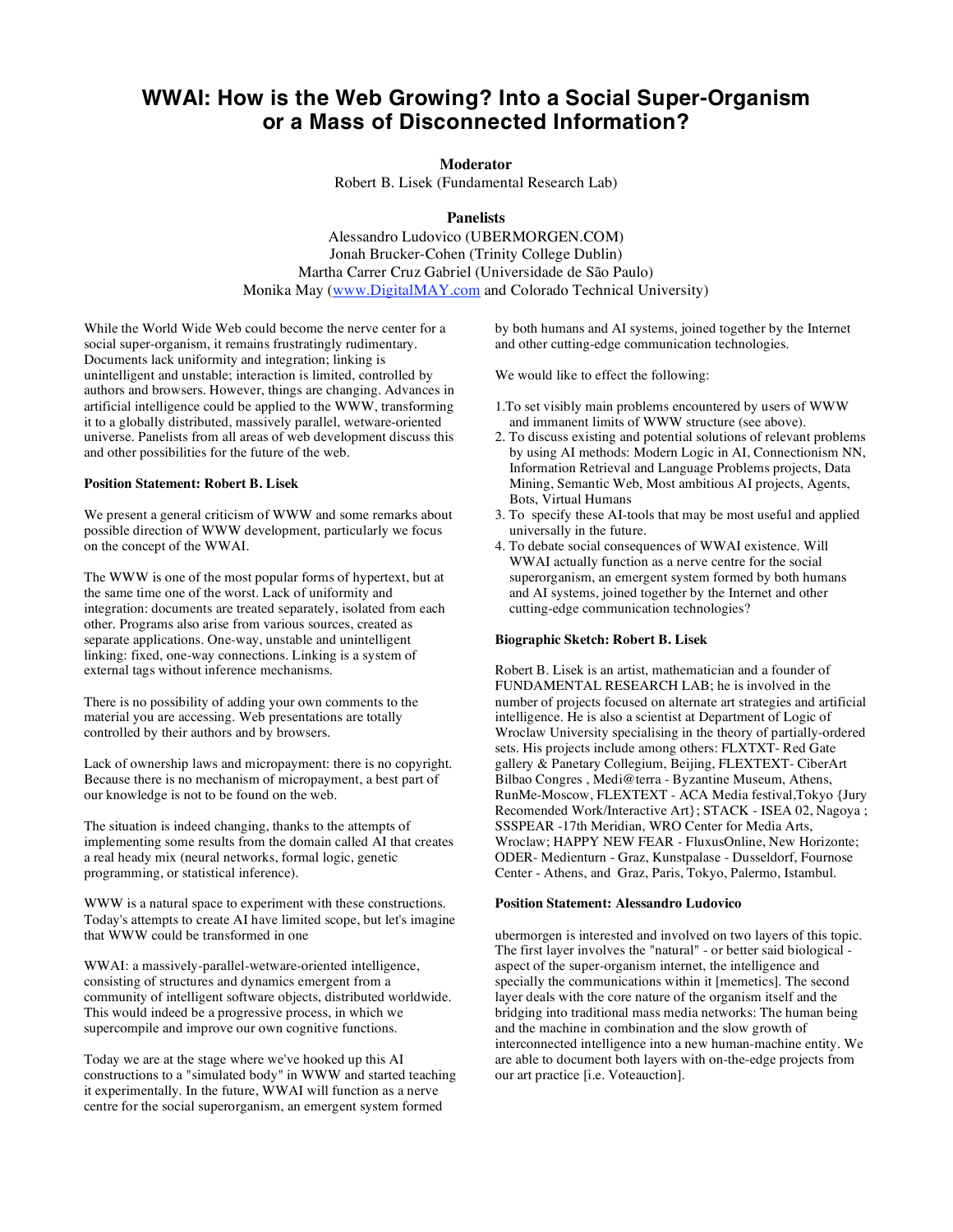Additionally to that, we are currently working on a research project dealing with the special question of mental illnesses within existing & growing networks. How can mentally ill human beings affect growing networks? How can human-machine networks such as the internet affect the mental health of connected human beings? The research program & art practice is currently running under the working title: Psych|OS [psych/operating system].

Our last lecture at the Medical University Vienna, Department of Artificial Intelligence was received very well. Students were keen on learning from our artistic & "freestyle" [non-systematic] research approach.

## **Biographic Sketch: Alessandro Ludovico**

Alessandro Ludovico is a media critic and editor in chief of Neural magazine [http://english.neural.it] from 1993 (Honorary Mention, Net.Vision, Prix Ars Electronica 2004). He has written: 'Virtual Reality Handbook' (1992), 'Internet Underground.Guide' (1995), 'Suoni Futuri Digitali' (Future Digital Sounds, 2000). He's one of the founding contributor of the Nettime community and one of the founders of the 'Mag.Net (European Cultural Publishers)' organization. He writes for various international magazines and he's also an expert in the Runme.org board, a collaborator of the Digitalkraft exhibitions, and has curated different new media art exhibitions. Weekly he conducts 'Neural Station' a radio show on electronic music and digital culture and is part of the n.a.m.e. (normal audio media environment) group. From 2005 he's partner of Ubermorgen's GWEI.org action (Honorary Mention, Net.Vision, Prix Ars Electronica 2005 and Rhizome Commission 2005).

#### **Position Statement: Jonah Brucker-Cohen**

The Internet is a curious social beast in that it exists on several different levels: On one hand it provides access to communication channels between people on a global scale, while on the other it only allows for distinct types of correspondence that are funneled into specific conduits such as chat, email, bulletin boards, commercially mediated sites, voice over IP and online gaming. Rules for communication are in place around the Internet and are governed by the software, protocols, and tools that are readily available to people who use them on an everyday basis. In my work, I aim to create connections between people occupying both virtual and physical spaces by redefining current modes of representation and challenging the rules and conventions of traditional forms of online communication. I view these existing forms as a starting point for exploration since they require no steep learning curves for entry and play on people's perceptions of how web-based modes of communication should or could exist. To me, subtle alterations of existing communication forms can create striking possibilities for both building relationships between people themselves as well as connections between people and the physical spaces that websites may represent. I am interested in disrupting assumptions of online connectivity we perceive or take for granted through a critical approach that aims to shift the simple interactions and relationships we experience everyday into new forms of meaning and interaction. I will discuss several projects of mine that illustrate this such as Alerting Infrastructure! , a website hit counter that destroys a building), BumpList (an email community for the determined), Crank The Web (a physical mechanism for downloading a website), and Wifi-Hog (a tactical tool to liberate public WiFi nodes).

# **Biographic Sketch: Jonah Brucker-Cohen**

Jonah Brucker-Cohen is a researcher, artist, and Ph.D. candidate in the Disruptive Design Team of the Networking and Telecommunications Research Group (NTRG), Trinity College Dublin. He is also an HEA researcher in the Human Connectedness Group at Media Lab Europe. He received a Masters from the Interactive Telecommunications Program at NYU and spent two years there as an Interval Research Fellow creating interactive networked projects. His work and thesis focuses on the theme of "Deconstructing Networks" which includes projects that attempt to critically challenge and subvert accepted perceptions of network interaction and experience. He is co-founder of the Dublin Art and Technology Association (DATA Group) and a recipient of the ARANEUM Prize sponsored by the Spanish Ministry of Art, Science and Technology and Fundacioin ARCO. His writing has appeared in numerous international publications including Wired Magazine and Rhizome.org and his work has been shown at events such as DEAF (03,04), UBICOMP (02,03,04), CHI (04) Transmediale (02,04), ISEA (02,04), Institute of Contemporary Art in London (04), Whitney Museum of American Art's ArtPort (03), Ars Electronica (02,04), and the ZKM Museum of Contemporary Art in Karlsruhe (04-5).

## **Position Statement: Martha Carrer Cruz Gabriel**

Generally speaking, the web has been deaf and mute so far. However, this scenario is changing, and to talk to the web has become possible and easy due the enormous advances in speech synthesis and voice recognition technologies, and the open standards adopted by W3C (as VoiceXML), in the beginning of this century.

The potential of using voice interfaces widely on the web is explosive as it fulfills our old dream of talking with computers. From speech-only applications integrated to the whole web, to multi-modal applications combining aural and visual abilities into web browsers, voice interfaces add to the flavor of the web a fundamental spice, which is surely going to impact it.

Tim Berners-Lee said at SpeechTEK 2004, NY- "Speech technology is an important ingredient for the Web to realize its full potential". In fact, voice interfaces on the web bring undeniable resources for several areas, as convenience for mobile users, v-commerce, natural interactions, and usability. Nevertheless, adding voice and ears to the web surely alters its interactive and constitutive components as well, being it to add order or chaos, according to their use.

Beyond the more obvious utilizations for voice interfaces, the ability to talk to the web also provides an important way to improve web-accessibility — not only by multi-modal applications, but also through speech-only ones. Besides that, speech-only applications liberate users from any client computer device to access the internet  $-$  in this case, all they need is any telephone in any place in the world. This is the alliance of the widest computing network with the most pervasive communication device on Earth — internet & phone.

In this changing context, this discussion focuses on the impacts of voice interfaces on the web, adding new senses to its organism, thus modifying its intelligence and growth.